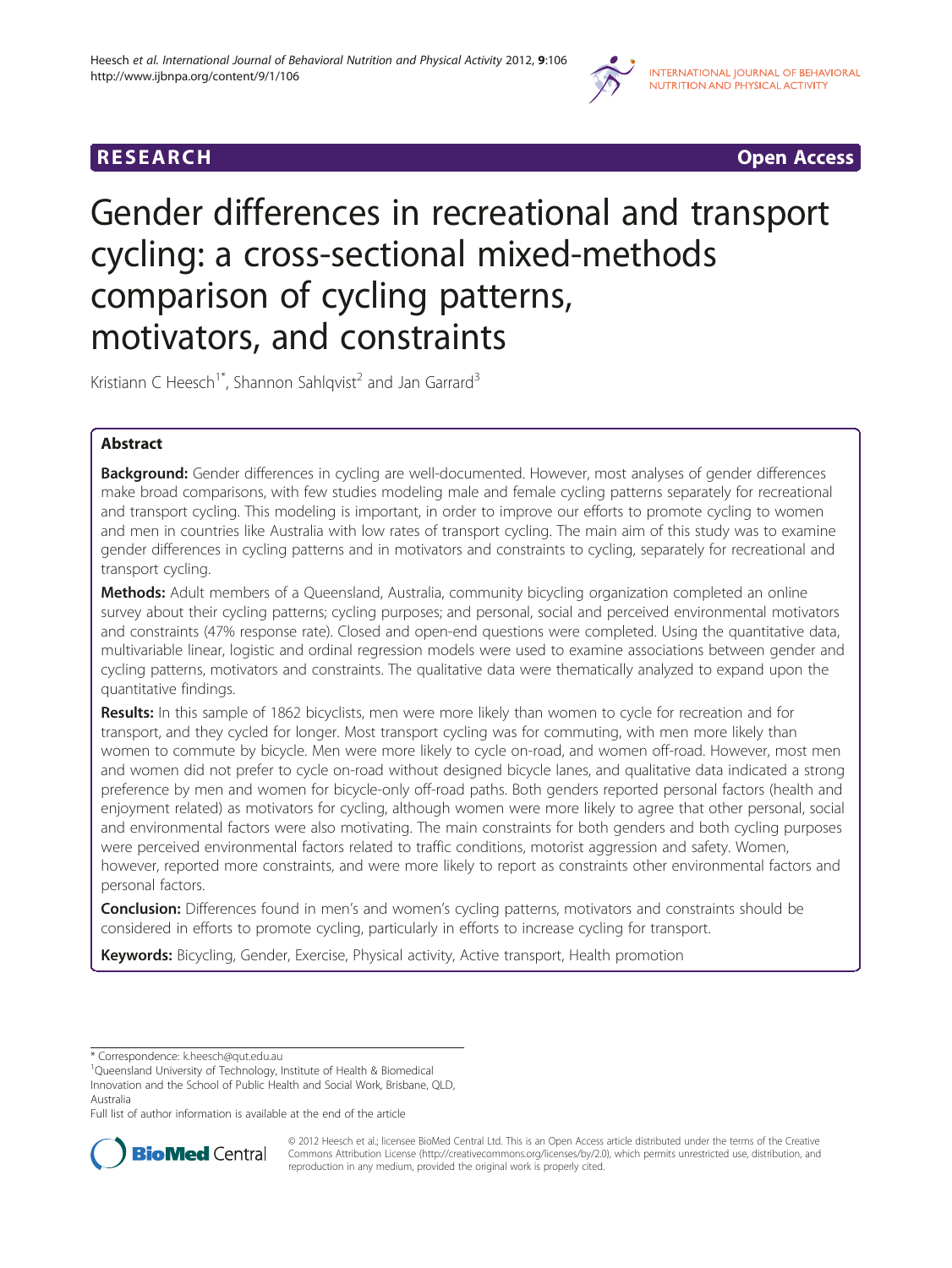# Background

Cycling offers health benefits, including improved cardio-respiratory fitness and decreased risk of all-cause and cardiovascular mortality [[1\]](#page-10-0). Commuter cycling is negatively associated with overweight and obesity [\[2](#page-10-0)] and may help employees meet physical activity recommendations of moderate- to vigorous-intensity physical activity for 30 minutes per day, 5 days per week [\[3](#page-10-0)]. Active travel is also good for the environment as it can reduce traffic congestion, air and noise pollution, carbon emissions and fossil fuel consumption [[4\]](#page-10-0).

In Australia, only about 1% of daily trips are by bicycle, similar to the percentages seen in the US and the UK, but low compared with the 26% of daily trips reported for the Netherlands and 9-18% for some other European countries [[5\]](#page-10-0). However, cycling for recreation is the fourth most commonly-reported physical activity among Australian adults [[6\]](#page-10-0). The most recent data indicate that 17% of Australian adults cycled in the previous month but that most cyclists (62%) cycled only for recreation [[7\]](#page-10-0). Given that recreational cyclists already possess the motivation, equipment and skill, it has been argued, that in countries like Australia with low rates of transport cycling, recreational cyclists might comprise a useful target group for promoting cycling for transport [\[8](#page-10-0)].

Addressing gender differences in cycling and the reasons for these differences will be important for increasing transport cycling in countries such as the USA, UK and Australia. In Australia, not only do more men than women cycle in general [\[7\]](#page-10-0), but even among cyclists, more men cycle for transport. In the state of Queensland, we have found that only 24% of transport cyclists are women [[9](#page-10-0)]. In Sydney, only 17% of bicycle commuting trips are by women and in Melbourne, only 25% are [[10\]](#page-10-0). Although these percentages are comparable to those in the US, where 24% of commuting trips are by women, they are much lower than in countries with established cycling cultures, such as the Netherlands and Germany, where women cycle at similar rates to men [[5,11](#page-10-0)].

Gender differences in transport cycling in Australia and other car-dependent countries reflect in part the different transportation patterns, needs, and purposes of men and women [[12](#page-10-0),[13](#page-10-0)]. For example, issues of safety, comfort and accessibility to destinations appear to be more important to women's overall travel behavior than to men's [\[14\]](#page-10-0). This may partly explain the low transport cycling rates for women, as studies have found that women are more likely than men to report safety concerns as constraining their transport cycling [\[15](#page-10-0)]. Gender differences may also be explained by the nature of a typical transport cycling journey in Australia. The average cycle commute trip length is high, 10 km in Queensland [\[9](#page-10-0)] and 11-15 km in Melbourne [[15\]](#page-10-0), generally higher than

seen in Europe [\[16](#page-10-0)]. Such trips may appeal to the most motivated, fit and sporty recreational cyclists, as the commute to work becomes an opportunity to improve fitness; however, the long distances may discourage other cyclists and women disproportionately so. International data indicate that women are more likely than men to trip chain as part of their commute, given their responsibilities for transporting children and other household members and to do the household shopping [[12\]](#page-10-0). These tasks require different cycling equipment and cycling style to those which are common in countries such as Australia [[10](#page-10-0)].

Although gender differences are noted in travel patterns in general and in transport cycling specifically, studies have tended to make broad comparisons, and few studies have focused on modeling male and female cycling patterns separately [\[13,17](#page-10-0)]. Given the low prevalence of transport cycling in countries like Australia, this modeling is difficult to achieve in studies of the general population as so few people report cycling. Studies which explicitly sample cyclists can provide valuable data on gender differences in cycling behavior. The primary aims of this study were to examine, in a population of current cyclists, gender differences in cycling patterns and in motivators and barriers to cycling, separately for recreational and transport cycling. A secondary aim was to explore possible overlaps in cycling patterns between recreational and transport cycling to better understand gender differences in cycling for different purposes. Most of the data collected to address our aims were quantitative; however, some qualitative data were gathered to expand the knowledge obtained from the quantitative findings.

# Methods

# Sampling and study protocol

Adult cyclists residing in Queensland were administered an online survey to assess their attitudes, behaviors and cycling experiences. The sampling frame was the adult membership (aged ≥18 years) of Bicycle Queensland (BQ), a state-wide community organization that promotes recreational and transport cycling, organizes community bike rides for all levels of cycling ability and advocates for better cycling facilities and improved safety (see bq.edu.au). A small proportion of members are competitive cyclists. As found for Australian cyclists more broadly [[7\]](#page-10-0), most members cycle only for recreation, with less than half cycling for transport [[9\]](#page-10-0).

BQ sent email invitations, with a link to the survey, to the 'primary members' of member households, to encourage all adult BQ members of the household to participate. One week later, BQ sent reminder emails. To further encourage participation, respondents could enter into prize draws to win bicycle accessories and receive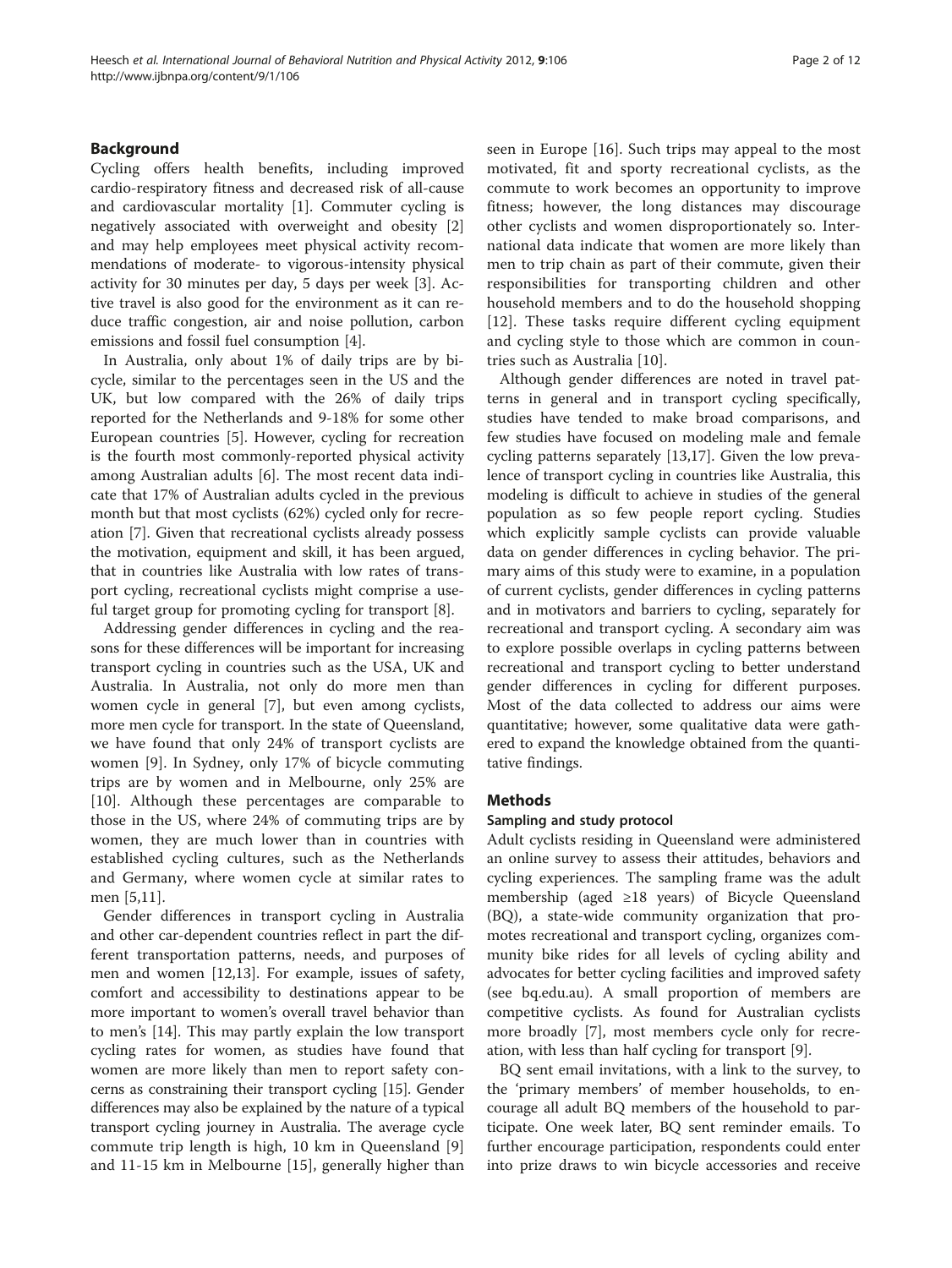the study findings. This study was conducted with the approval of The University of Queensland Human Research Ethics Committee.

As reported elsewhere [\[18](#page-10-0)], 2085 of 4469 invited households responded (47% response rate). These households included 2356 individual respondents. Of these respondents, those who did not complete the survey  $(n = 189)$ , indicated that they were not members of BQ  $(n = 245)$  or reported a residence outside Queensland  $(n = 62)$  were excluded from analysis, leaving data from 1862 respondents available for inclusion in this analysis.

### Measures

Most questions were adapted from those used previously [[15\]](#page-10-0), although new demographic information questions were added to better characterize the sample and additional barriers were added to reflect the climate, topography and policies in Queensland.

# Socio-demographic characteristics

Respondents completed standard demographic questions (sex, age, educational level, employment status, home postcode, body mass index) and details about their home environment, including the number of cars available for use, and the household composition. Home postcodes were used to determine socio-economic indexes for areas (SEIFA). This measure uses 2006 Census variables to assess the relative socio-economic advantage or disadvantage of Australian geographic areas [[19](#page-10-0)], and for this study, respondents' residential SEIFA. Areas are divided into deciles with higher deciles representing greater advantage. Using postal codes, respondents were also classified as living in a major city; inner regional area; or outer regional, rural or very rural area. Body mass index (BMI;  $\text{kg/m}^2$ ) was calculated from self-reported height without shoes and weight without clothes or shoes.

### Cycling patterns

Respondents reported the length of time they had been cycling as an adult (weeks, months, years), their cycling frequency (5–7 days/week to never in the last year), and the purposes of their cycling (recreation [just for fun or exercise], competition, and/or transport [as a means of getting to and from places]).

### Transport cycling behavior

Respondents reported whether they rode for transport in the previous week. Those who responded yes reported the number of bicycle trips taken for transport in the previous week (counting each single trip to a place as one trip and each return trip from a place as another trip), the total time spent cycling for transport in the previous week, and the destinations of these trips (work, university/vocational school/school, shops, recreational venues, friends/relatives). Respondents also described the bicycle routes they used in the last week and their route preferences given current traffic conditions and patterns. For these items, they selected one or more of three options: off-road or shared pedestrian/bike paths; designated on-road bike lanes, such as the bicycle awareness lanes painted green; and on the road (no bicycle lanes).

### Recreational cycling behavior

Respondents reported whether they cycled for recreation in the previous week. Those who responded yes reported the number of recreational bicycle trips taken in the previous week and the total time spend cycling for recreation that week. They were instructed not to include any cycling reported already as transport cycling. Last, they reported the bicycle routes they used in the last week for recreational cycling and their route preferences, using the same response options included in the items asking about transport cycling routes used and preferred.

# Motivating and constraining factors

In keeping with social-ecological models of behavioral determinants, respondents who had cycled for any purpose in the previous year were asked about personal, social and perceived environmental factors that were hypothesized to motivate or constrain cycling behavior, as identified in previous research [[15\]](#page-10-0). Respondents rated the importance of 18 factors in motivating them to cycle, using a 4-point scale (very important to not at all important). These were dichotomized as important *(im*portant and very important = 1) or not important (not at all important and slightly important = 0). Respondents were also asked whether 20 factors made it difficult for them to cycle more. Responses were on a 4-point scale (major constraint to not a constraint). These were dichotomized as a constraint (moderate and major constraints = 1) or not a constraint (*minor constraint* or *not*  $a$  constraint = 0). Last, respondents reported in an openended response format any other constraints or difficulties that deterred them from cycling in their local area.

### Physical activity

The Active Australia physical activity questions were used to assess physical activity (PA) levels. Respondents reported time spent in the last week (in  $\geq 10$ -minute sessions) walking (for recreation or exercise or to get to and from place to place), and in moderate- and vigorousintensity leisure-time physical activities, and they were asked to include their cycling in their responses. Using standard procedures [\[20\]](#page-10-0), a total score was calculated as the sum of the minutes spent in each PA multiplied by an assigned metabolic equivalent value (MET): walking = 3.0 METs; moderate-intensity PA = 4.0 METs; vigorousintensity PA = 7.5 METs, to account for differences in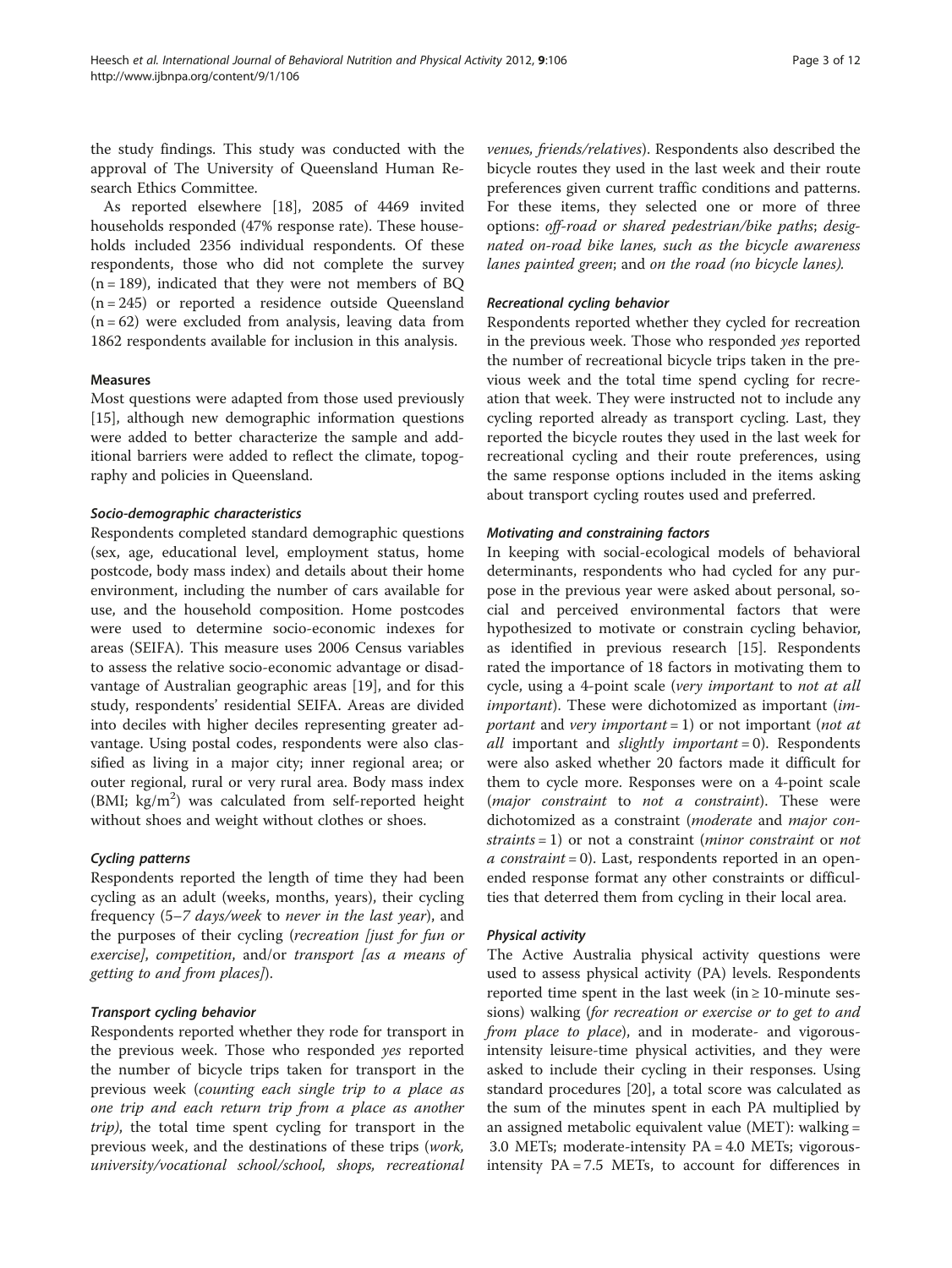intensity among the activities. A summary score of  $\geq 600$ MET minutes per week is equivalent to 150 minutes per week of moderate-intensity PA, the cut-off for meeting Australian PA guidelines [[21\]](#page-10-0). Thus, those reporting ≥600 MET minutes per week were considered to be meeting PA guidelines.

# Analysis

All quantitative analyses were conducted with STATA/ SE 10.1 (StataCorp, College Station, Texas). Missing data were imputed using the Hotdeck procedure that uses all other available data to impute a value for categorical variables. The survey (svy) command was used to account for clustering of respondents within households (StataCorp, 2007). Descriptive statistics were generated for all quantitative study variables. Logistic and linear regression modeling was used to examine whether gender was associated with the transport and recreational cycling behavior variables, after adjusting for other demographic characteristics and for cycling patterns. For examining associations between gender and non-normal variables (times spend in each type of cycling and in total PA) the same modeling was performed except ordered logistic regression was used with the outcome variable categorized into quintiles. Moreover, given apparent duplication of transport and recreational cycling trips reported by some transport cyclists, recreational cycling modeling was limited to the subgroup of respondents who reported no transport cycling in the previous week. Significance was set at  $p < 0.05$ .

Two authors (KCH, SS) analyzed the open-ended survey responses. The qualitative data collected on usage of, and preferences for, cycling paths were used to place participants into the respective usage and preference categories already defined in the survey (e.g., any description of cycling away from roads was coded into the existing off-road or shared pedestrian/bike paths category) and to better describe these categories. KCH and SS each independently coded these data into the quantitative categories, and then discussed discrepancies between their coding before reaching consensus. The data collected on cycling constraints were used to expand our understanding of the barriers to cycling beyond the categories included in the questionnaire. For the first step, KCH and SS independently reviewed the qualitative constraint data to identify major themes. Next, they used these themes to independently code the constraint data and to look for any gender differences. Discrepancies between coders were discussed in team meetings and consensus was used to determine the final themes. As the final step in the analyses of all the qualitative data, KH summarized the findings in consultation with SS.

# Results

# Sample characteristics

Women comprised 29% of the sample. Compared with men, women tended to be significantly younger, more educated, less likely to be living with children, living in a household with one car, working part-time and of a normal weight (Table [1\)](#page-4-0). The main purpose of cycling for both men and women was for recreation. Few men and women reported to cycle for transport only; instead, those who cycled for transport also tended to cycle for recreation. Most men and women were meeting PA guidelines.

# Transport cycling patterns

More men than women reported that they cycled for transport in the previous week ( $p < 0.0001$ ; Table [2](#page-5-0)). This finding reflected the finding that more men than women cycled to their work or place of study (p < 0.0001; Table [2\)](#page-5-0). Among the 827 cyclists who reported transport cycling in the previous week, time spent in transport cycling was more for the 625 men (proportional OR with males as referent = 0.68 [95%CI 0.49, 0.95]), with the median minutes for men (240 mins; inter-quartile range [IQR] 150, 360]) higher than for the 202 women (180 mins [IQR 105, 300]). However, there was no gender difference in the number of transport cycling trips taken in the previous week among these cyclists ( $b = -0.24$ ; 95% CI = -0.53, 0.05;  $p = 0.10$ : after adjusting for demographic and cycling pattern variables, the mean number of cycling trips for men was 3.55 trips (95% CI 3.41, 3.69) and for women, 3.03 trips (95% CI 2.80, 3.25). There were also no gender differences in MET minutes of total PA for the previous week (proportional OR with males as referent = 0.86 [95% CI 0.62, 1.19]), with median MET minutes for men of 2460 (IQR 1320, 3960) and for women, 2085 (IQR 1215, 3510). The proportion of total PA from transport cycling also did not differ between genders (proportional OR with males as referent = 0.74 [95%CI 0.53, 1.04]), with a median proportion of PA from transport cycling for men of 57.1% (IQR 32.1% , 98.6%) and for women, 40.0% (IQR 20.0% , 80.0%).

Most transport cyclists used a combination of cycle routes. Based on the qualitative data, we included within the 'off-road' category bush paths (e.g., through parks) and footpaths. Qualitative responses also indicated that some cyclists qualified their responses on usage or preference for 'on-road' (e.g., cycling 'on road shoulders' or 'on quiet streets only'). Women were more likely to use off-road paths  $(p = 0.011)$  whereas men were more likely to cycle on-road  $(p = 0.045)$ . However, few men or women preferred to cycle on the road, with women less likely than men to prefer cycling on the road ( $p = 0.020$ ). Interestingly, more men and women were cycling offroad than would prefer to do so. This may be explained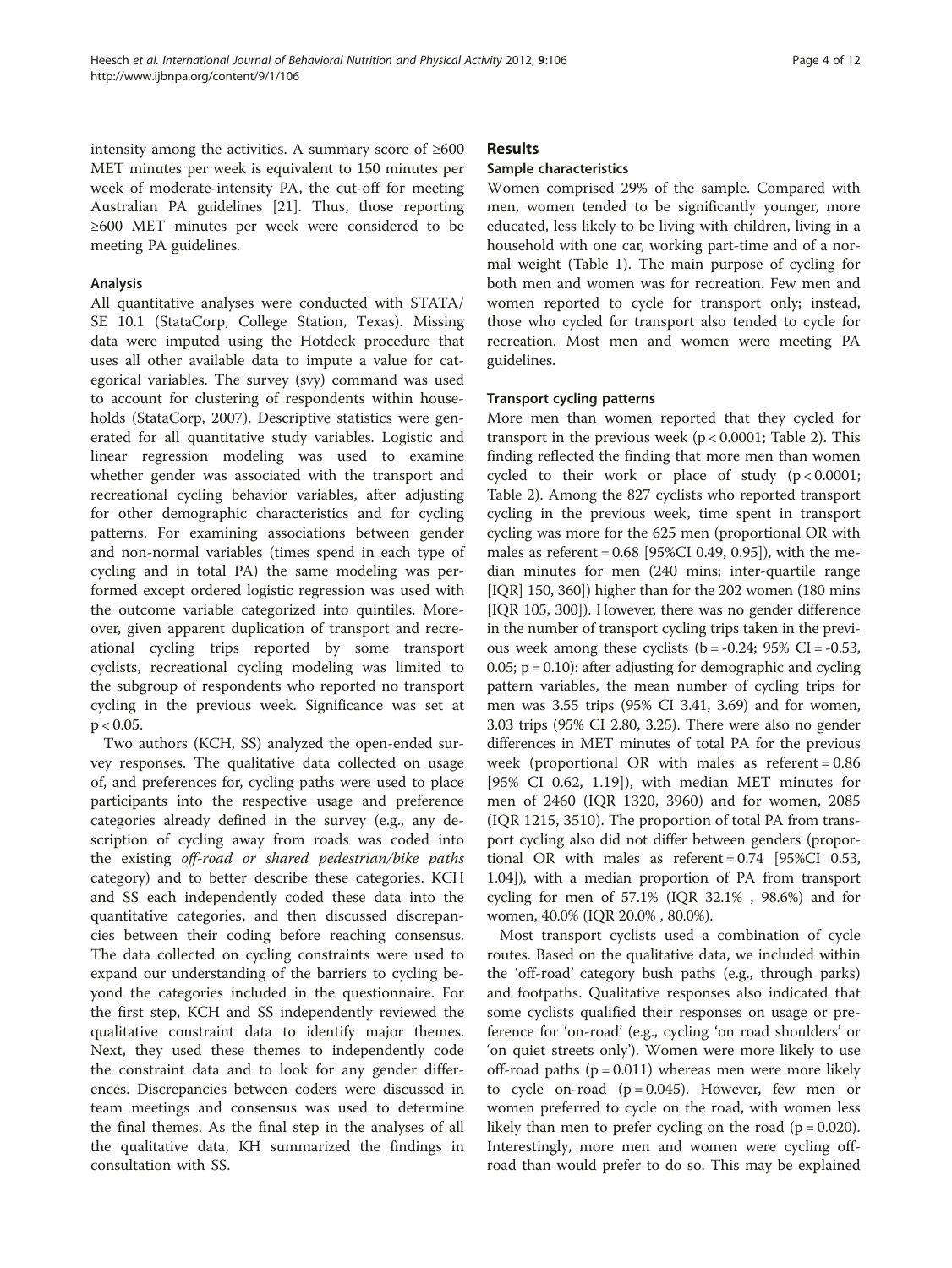<span id="page-4-0"></span>

| <b>Characteristics</b>                         | Sample | % of<br>total<br>sample <sup>a</sup> | $%$ of<br>men <sup>a</sup> | % of<br>women <sup>a</sup> |  |  |
|------------------------------------------------|--------|--------------------------------------|----------------------------|----------------------------|--|--|
|                                                | n      | %                                    | $\%$                       | %                          |  |  |
| Age (years)                                    |        |                                      |                            | $p = 0.0001$               |  |  |
| 18-34                                          | 209    | 15.8                                 | 15.7                       | 15.9                       |  |  |
| 35-44                                          | 482    | 22.0                                 | 21.1                       | 23.4                       |  |  |
| 45-54                                          | 635    | 30.8                                 | 28.5                       | 34.2                       |  |  |
| 55-64                                          | 406    | 24.5                                 | 25.4                       | 23.0                       |  |  |
| $65+$                                          | 130    | 6.9                                  | 9.3                        | 3.5                        |  |  |
| Education                                      |        |                                      |                            | $p = 0.021$                |  |  |
| No tertiary degree                             | 266    | 14.4                                 | 14.0                       | 14.9                       |  |  |
| Trade/apprenticeship or<br>certificate/diploma | 361    | 18.4                                 | 20.1                       | 15.9                       |  |  |
| Undergraduate degree                           | 628    | 34.1                                 | 35.2                       | 32.5                       |  |  |
| Postgraduate university degree                 | 607    | 33.1                                 | 30.7                       | 36.7                       |  |  |
| Household                                      |        |                                      |                            | p < 0.0001                 |  |  |
| Live alone                                     | 212    | 12.5                                 | 9.6                        | 16.7                       |  |  |
| Live with adults and no children               | 971    | 55.2                                 | 53.9                       | 57.1                       |  |  |
| Live with adults and children                  | 679    | 32.3                                 | 36.4                       | 26.3                       |  |  |
| No. of cars in household                       |        |                                      |                            | $p = 0.003$                |  |  |
| 0                                              | 34     | 2.1                                  | 1.6                        | 2.7                        |  |  |
| 1                                              | 677    | 38.0                                 | 34.8                       | 42.7                       |  |  |
| $\overline{2}$                                 | 869    | 45.4                                 | 47.7                       | 41.9                       |  |  |
| $3+$                                           | 282    | 14.6                                 | 15.9                       | 12.6                       |  |  |
| Employment                                     |        |                                      |                            | p < 0.0001                 |  |  |
| Full-time paid work                            | 1,350  | 68.6                                 | 76.9                       | 56.5                       |  |  |
| Part-time paid work                            | 262    | 16.7                                 | 8.9                        | 28.0                       |  |  |
| Retired or not in paid work                    | 250    | 14.7                                 | 14.2                       | 15.4                       |  |  |
| <b>SEIFA</b>                                   |        |                                      |                            | $p = 0.18$                 |  |  |
| Decile 10 (most advantaged)                    | 516    | 27.9                                 | 27.6                       | 28.3                       |  |  |
| Decile 9                                       | 563    | 29.5                                 | 31.5                       | 26.8                       |  |  |
| Decile 8                                       | 332    | 18.0                                 | 18.2                       | 17.8                       |  |  |
| Decile 7                                       | 157    | 8.8                                  | 7.9                        | 10.1                       |  |  |
| Deciles 1-6 (most disadvantaged)               | 294    | 15.7                                 | 14.8                       | 17.0                       |  |  |
| Residential location                           |        |                                      |                            | $p = 0.10$                 |  |  |
| Urban                                          | 1,574  | 84.4                                 | 85.9                       | 82.1                       |  |  |
| Inner suburban                                 | 186    | 10.1                                 | 8.9                        | 11.9                       |  |  |
| Outer suburban or more remote                  | 102    | 5.5                                  | 5.2                        | 6.0                        |  |  |
| <b>BMI</b>                                     |        |                                      |                            | p < 0.0001                 |  |  |
| Normal (BMI <25)                               | 1,022  | 58.8                                 | 49.9                       | 71.8                       |  |  |
| Overweight (BMI 25-<30)                        | 665    | 32.5                                 | 39.2                       | 22.9                       |  |  |
| Obese (BMI ≥ 30)                               | 175    | 8.7                                  | 11.0                       | 5.3                        |  |  |
| Years of cycling as an adult                   |        |                                      |                            | p < 0.0001                 |  |  |
| 10+ years                                      | 794    | 40.2                                 | 47.0                       | 30.2                       |  |  |
| $5 - 10$                                       | 428    | 23.9                                 | 21.0                       | 28.2                       |  |  |
| $2 - 5$                                        | 441    | 24.5                                 | 22.2                       | 27.9                       |  |  |
| $0 - 2$                                        | 199    | 11.4                                 | 9.7                        | 13.8                       |  |  |

Table 1 Characteristics of the total sample and men and women separately (n = 1862), Queensland, Australia (Continued)

| Cycling frequency                     |      |      |      | p < 0.0001 |
|---------------------------------------|------|------|------|------------|
| 5-7 days/week                         | 447  | 22.9 | 27.5 | 16.3       |
| 3-4 days/week                         | 720  | 38.3 | 40.2 | 35.5       |
| 1-2 days/week                         | 513  | 27.6 | 26.4 | 29.4       |
| At least once/month                   | 101  | 6.2  | 3.4  | 10.2       |
| At least once in previous<br>3 months | 45   | 2.7  | 17   | 41         |
| At least once in the last year        | 36   | 2.3  | 0.8  | 4.5        |
| Cycle purpose last week               |      |      |      | p < 0.0001 |
| Recreation and transport              | 535  | 27.9 | 31.5 | 22.6       |
| Recreation only                       | 783  | 42.0 | 41.5 | 42.8       |
| Transport only                        | 292  | 15.6 | 16.5 | 14.4       |
| Did not cycle last week               | 252  | 14.4 | 10.5 | 20.2       |
| Total physical activity (mins/week)   |      |      |      | $p = 0.87$ |
| Not meeting guidelines                | 231  | 12.5 | 12.4 | 12.7       |
| Meeting guidelines                    | 1631 | 87.5 | 87.6 | 87.3       |

a Percentages account for clustering of respondents within households. p-values refer to differences between men and women in proportions within categories of a variable, using Pearson's chi-square.

in part by qualitative data indicating that respondents perceived that most off-road paths were not direct routes to destinations. One woman reported, "The most direct route is along major motorways that do not have any cycle path option, so consequently I have to ride kilometers out of the way." It may also reflect the observation by respondents that off-road travel typically required sharing congested paths with pedestrians and animals. Not surprising then, our qualitative findings indicated a preference by many transport cyclists for dedicated cycle-only paths separated from both motorists and pedestrians.

#### Recreational cycling patterns

More men than women cycled for recreation in the previous week ( $p = 0.003$ ; Table [2](#page-5-0)). Among the 783 respondents who cycled for recreation but not for transport in the previous week, the time spent in recreational cycling was higher for the 553 men (proportional OR with males as referent = 0.64 [95%CI 0.47, 0.88]), with men spending a median of 279 mins (IQR 180, 420) and the 230 women, a median of 240 mins (IQR 180, 360). The men also took more recreational cycling trips than did the women (b = -.44 [95% CI = -0.68, -0.20];  $p < 0.001$ ]): the adjusted mean number of recreational cycling trips for men was 2.87 trips per week (95%CI 2.74, 3.01), and for women, 2.48 trips (95%CI 2.28, 2.64). As shown for transport cycling, for recreational cycling there were no gender differences in MET minutes of total PA (proportional OR with males as referent = 0.78 [95%CI 0.57,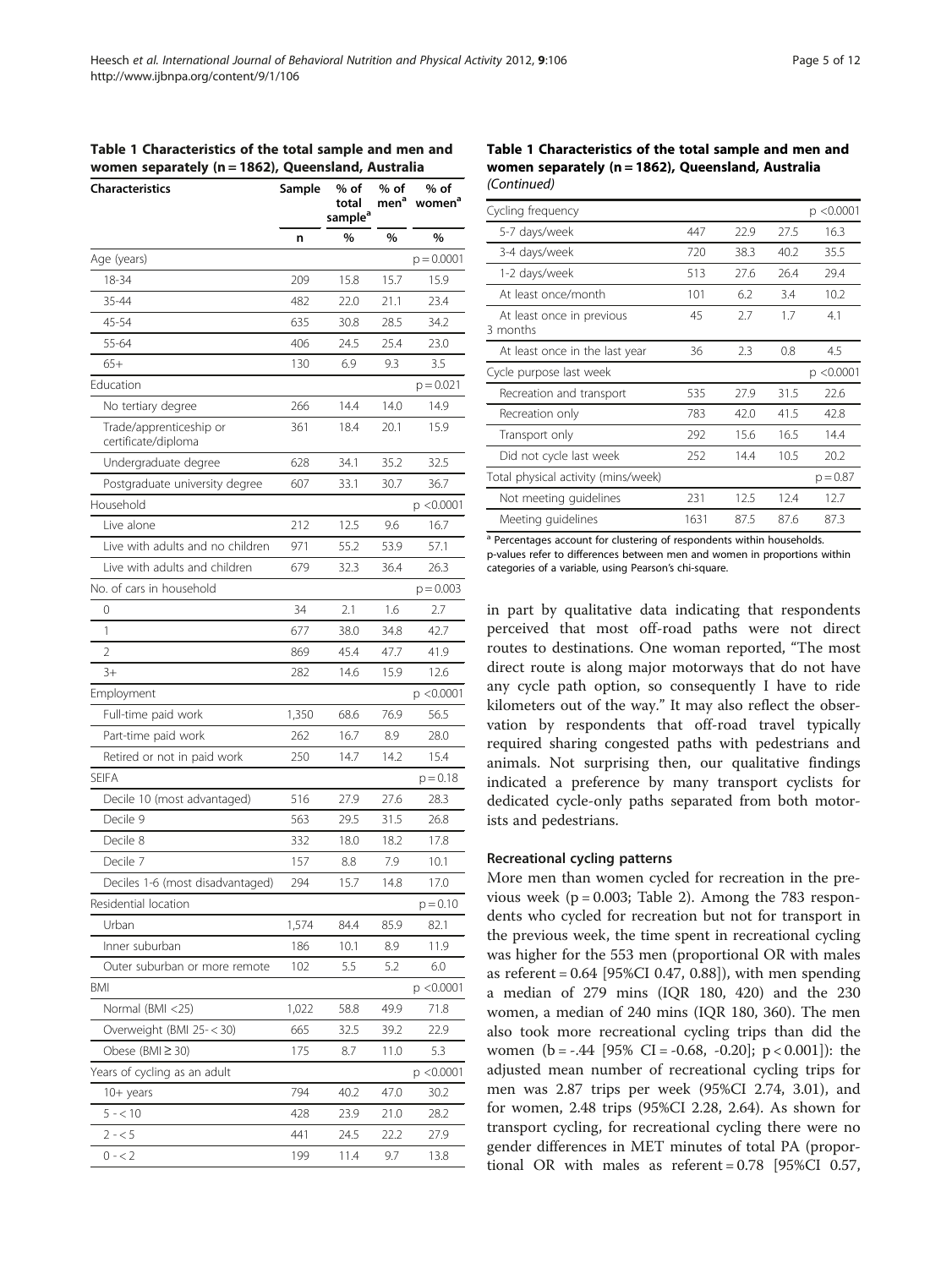|                                                | % of men | % of women | Gender differences <sup>b</sup> |               |  |  |
|------------------------------------------------|----------|------------|---------------------------------|---------------|--|--|
|                                                |          |            | <b>OR</b>                       | 95% CI        |  |  |
| Transport cycling in sample ( $n = 1862$ )     | 46.7     | 34.7       | 0.58                            | $0.45 - 0.76$ |  |  |
| Destination                                    |          |            |                                 |               |  |  |
| Work or study                                  | 37.2     | 25.0       | 0.55                            | $0.41 - 0.72$ |  |  |
| Shops                                          | 10.5     | 8.7        | 0.80                            | $0.55 - 1.18$ |  |  |
| Recreation facilities                          | 9.2      | 9.7        | 1.16                            | $0.81 - 1.67$ |  |  |
| Friends                                        | 2.7      | 3.8        | 1.39                            | $0.82 - 2.35$ |  |  |
| Transport cycling in the last week (n=827)     |          |            |                                 |               |  |  |
| Cycle routes used                              |          |            |                                 |               |  |  |
| Off-road                                       | 77.9     | 84.5       | 1.88                            | 1.15-3.06     |  |  |
| On-road designated cycle lane                  | 71.9     | 75.7       | 1.34                            | $0.88 - 2.05$ |  |  |
| On-road                                        | 91.7     | 87.6       | 0.58                            | 0.34-0.99     |  |  |
| Cycle routes preferred                         |          |            |                                 |               |  |  |
| Off-road                                       | 65.0     | 70.0       | 1.37                            | $0.93 - 2.00$ |  |  |
| On-road designated cycle lane                  | 74.3     | 75.1       | 0.96                            | $0.64 - 1.42$ |  |  |
| On-road                                        | 12.6     | 6.2        | 0.49                            | $0.27 - 0.89$ |  |  |
| Recreational cycling in sample ( $n = 1862$ )  | 74.7     | 65.6       | 0.69                            | $0.53 - 0.88$ |  |  |
| Recreational cycling in the last week (n=1318) |          |            |                                 |               |  |  |
| Cycle routes used                              |          |            |                                 |               |  |  |
| Off-road                                       | 56.9     | 66.7       | 1.66                            | 1.24-2.23     |  |  |
| On-road designated cycle lane                  | 58.1     | 62.7       | 1.17                            | $0.86 - 1.56$ |  |  |
| On-road                                        | 87.0     | 83.3       | 0.65                            | $0.44 - 0.95$ |  |  |
| Cycle routes preferred                         |          |            |                                 |               |  |  |
| Off-road                                       | 52.1     | 64.6       | 1.79                            | 1.34-2.38     |  |  |
| On-road designated cycle lane                  | 77.2     | 80.4       | 1.07                            | $0.76 - 1.49$ |  |  |
| On-road                                        | 32.5     | 16.5       | 0.37                            | $0.26 - 0.52$ |  |  |

# <span id="page-5-0"></span>Table 2 Gender differences in transport and recreation cycling patterns in the previous week: results of multivariable analysis<sup>a</sup>

<sup>a</sup>All statistics account for clustering within household and adjust for age, education, employment status, household, number of cars in household, SEIFA, residential location, BMI, and years cycled as an adult,

 $<sup>b</sup>$  Male is the referent category, Bold:  $p < 0.05$ .</sup>

1.08]), with a median MET minutes for men of 2760 [IQR 1725, 4140] and for women of 2880 [IQR 1710, 4230]). There was also no gender difference in the proportion of total PA from recreational cycling (proportional OR with males as referent = 0.73 [95%CI 0.52, 1.01]), with a median proportion of minutes from recreational cycling for men of 65.2% (IQR 40.0%, 87.5%) and for women of 52.7% (IQR 30.8%, 85.7%).

As found for transport cyclists, most recreational cyclists used a combination of paths. Based on the qualitative data, the off-road category included bush paths (e.g., called dirt, bush, forest, park, fire, mountain bike tracks), rail trails, the beach, and footpaths. Female recreational cyclists were more likely to use off-road paths  $(p = 0.001)$  while their male counterparts were more likely to cycle on-road  $(p = 0.025)$  (Table 2). Moreover, women were less likely than men to prefer cycling on-road (p < 0.001), but more likely to prefer cycling off-road

(p < 0.001). More recreational than transport cyclists preferred cycling on-road although cycling on-road was the least preferred option among both types of cyclists.

As found for transport cyclists, the qualitative data indicated that many recreational cyclists preferred designated bicycle paths away from both motor vehicle and pedestrian traffic. Those who cycled for recreation on bush paths, rail trails, or the beach said these were the preferred paths as well. Some who preferred on-road cycling quantified their response (e.g., 'on road in slower traffic', 'on road with wide shoulders', 'quiet sealed country roads', 'early morning quiet roads').

### Bicycling motivators

Top motivators for cycling for most men and women were personal factors related to health (improving or maintaining fitness, relaxing and reducing stress, building physical activity into a busy lifestyle) and enjoyment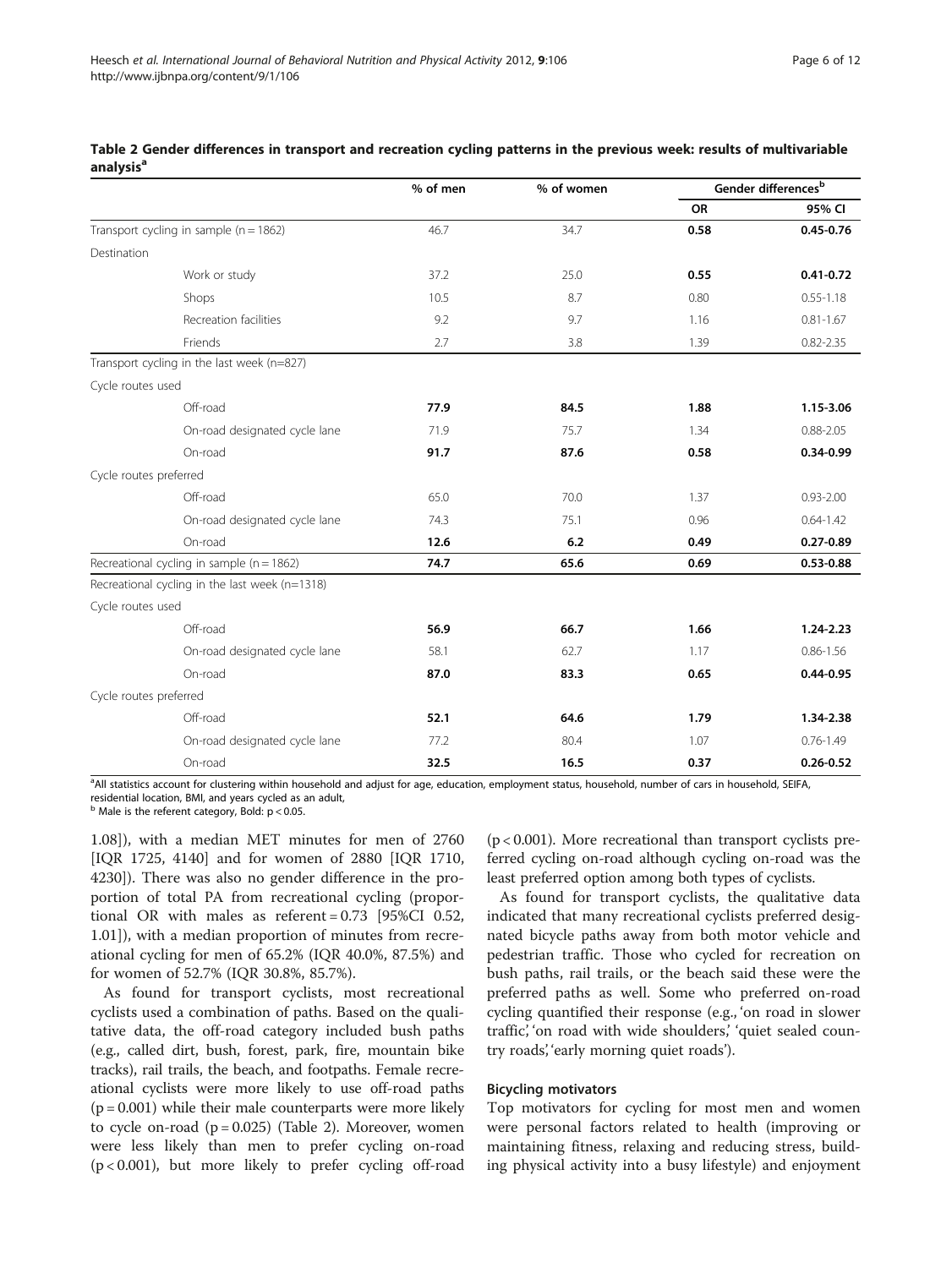(fun and enjoyment, being a challenge, getting fresh air) with women significantly more likely than men to agree that fun and enjoyment, building physical activity into a busy lifestyle and getting fresh air were important motivators (Table 3). Women were more likely than men to agree that other motivators were important, including other personal factors (confidence in own cycling abilities), social factors (something active I can do with other people, seeing other people cycle, participating in a cycle event or program, encouragement from others) and perceived environmental factors related to transport (convenient or cheap form of transport, concerns about the environment).

Top motivators for most male and female transportonly cyclists also included it being a convenient and cheap form of transport and having concerns about the environment, with women more likely than men to agree that cycling being a cheap form of transport and concerns about the environment were important motivators. For male and female recreation-only cyclists, the top motivators included the social aspect (something active I can do with other people), with the women were more likely to agree that this was a motivator.

#### Bicycling constraints

Top constraints for at least half of the men and women were perceived environmental factors, namely traffic and aggression from motorists, with women significantly more likely than men to report these constraints (Table [4](#page-7-0)). Of transport-only and recreation-only cyclists, female recreation-only cyclists was the group with the most respondents reporting these constraints, and male transport-only cyclists was the group with the fewest respondents reporting them. Women were also more likely to report as constraints other perceived environmental factors related to traffic and transport issues (inhaling car fumes when cycling, inability to put a bicycle on public transport, living too far from destinations), weather and climate conditions (decreased in daylight hours during winter months, rain or story weather, windy weather, hot or humid weather, presence of hills), and individual factors (lack of fitness or confidence in abilities) (Table [4\)](#page-7-0). Female transport-only cyclists was the group with the most respondents reporting the traffic and transport constraints, whereas female recreationonly cyclists was the group with the most respondents reporting weather and climate factors to be constraining,

Table 3 Motivators for men and women to cycle, of total sample, transport-only cyclists, and recreation-only cyclists<sup>a</sup>

| <b>Motivators</b>                                                    |      | Respondents who cycled<br>within the last year<br>$(n = 1849)^b$ |                       |                          |      | Respondents who only<br>cycled for transport in<br>the last week $(n = 292)^{b}$ |                       |                 |      | Respondents who only cycled<br>for recreation in the last week<br>$(n = 783)^b$ |                       |                |  |
|----------------------------------------------------------------------|------|------------------------------------------------------------------|-----------------------|--------------------------|------|----------------------------------------------------------------------------------|-----------------------|-----------------|------|---------------------------------------------------------------------------------|-----------------------|----------------|--|
|                                                                      |      | Men Women                                                        | Gender<br>differences |                          |      | Men Women                                                                        | Gender<br>differences |                 |      | Men Women                                                                       | Gender<br>differences |                |  |
|                                                                      | %    | %                                                                | <b>OR</b>             | 95%CI                    | %    | %                                                                                | <b>OR</b>             | 95%CI           | $\%$ | %                                                                               | <b>OR</b>             | 95%CI          |  |
| Improving / maintaining fitness                                      | 98.6 | 97.6                                                             |                       | 0.73 0.37-1.45           | 98.1 | 98.9                                                                             |                       | 2.99 0.32-10.39 | 100  | 100                                                                             | **C                   | $** C$         |  |
| Fun and enjoyment                                                    | 88.6 | 91.2                                                             |                       | 1.54 1.05-2.25 70.6      |      | 79.9                                                                             |                       | 1.87 0.83-4.19  | 95.0 | 95.0                                                                            | 1.12                  | $0.47 - 2.68$  |  |
| Relaxation / stress reduction                                        | 87.4 | 83.6                                                             |                       | 0.90 0.65-1.23           | 78.1 | 79.2                                                                             |                       | 1.72 0.78-3.83  | 92.2 | 88.3                                                                            | 0.71                  | $0.40 - 1.27$  |  |
| Building physical activity into my busy lifestyle                    | 85.4 | 90.0                                                             |                       | 1.86 1.32-2.63 89.5      |      | 91.7                                                                             |                       | 0.99 0.35-2.80  | 86.0 | 91.0                                                                            | 2.06                  | 1.20-3.54      |  |
| To get outside in the fresh air                                      | 78.8 | 88.6                                                             |                       | 2.26 1.64-3.12 66.1      |      | 80.7                                                                             |                       | 2.86 1.29-6.34  | 86.7 | 92.7                                                                            | 1.82                  | 1.00-3.03      |  |
| It is a challenge                                                    | 70.0 | 71.1                                                             |                       | 1.10 0.86-1.42 43.3      |      | 50.8                                                                             |                       | 1.33 0.71-2.50  | 78.7 | 82.9                                                                            | 1.50                  | $0.93 - 2.42$  |  |
| It is a low impact activity                                          | 68.4 | 64.1                                                             |                       | $0.90 \quad 0.71 - 1.15$ | 60.8 | 50.3                                                                             |                       | 0.66 0.36-1.20  | 73.1 | 65.3                                                                            | 0.72                  | $0.48 - 1.08$  |  |
| Time out to myself                                                   | 65.5 | 67.6                                                             |                       | 1.22 0.96-1.57           | 49.0 | 59.5                                                                             |                       | 1.80 0.91-3.57  | 72.0 | 69.0                                                                            | 0.93                  | $0.62 - 1.39$  |  |
| Other health reasons                                                 | 59.4 | 62.0                                                             |                       | 1.28 1.01-1.62 54.2      |      | 63.6                                                                             |                       | 1.56 0.82-2.95  | 63.3 | 63.7                                                                            | 1.14                  | $0.77 - 1.67$  |  |
| It is something active I can do with other people 57.8               |      | 68.9                                                             |                       | 1.53 1.20-1.96 21.4      |      | 26.6                                                                             |                       | 1.14 0.57-2.29  | 70.7 | 82.9                                                                            | 1.71                  | 1.09-2.69      |  |
| It is a convenient form of transportd                                | 57.6 | 64.2                                                             |                       | 1.32 1.03-1.70 90.5      |      | 93.7                                                                             |                       | 1.29 0.38-4.33  |      |                                                                                 |                       |                |  |
| Concerns about the environment <sup>d</sup>                          | 53.5 | 71.7                                                             |                       | 2.02 1.58-2.59 70.0      |      | 84.4                                                                             |                       | 1.98 0.93-4.20  |      |                                                                                 |                       |                |  |
| Confidence in my cycling ability                                     | 51.2 | 62.6                                                             |                       | 1.64 1.29-2.09 45.8      |      | 45.7                                                                             |                       | 1.03 0.54-1.98  | 55.7 | 66.9                                                                            |                       | 1.64 1.11-2.43 |  |
| It is a cheap form of transportd                                     | 46.5 | 63.8                                                             |                       | 1.88 1.47-2.40 82.9      |      | 94.6                                                                             |                       | 3.16 1.30-7.66  |      |                                                                                 |                       |                |  |
| Seeing other people cycling                                          | 38.8 | 50.5                                                             |                       | 1.48 1.17-1.87 30.2      |      | 41.6                                                                             |                       | 1.66 0.85-3.23  | 44.7 | 54.5                                                                            | 1.22                  | $0.85 - 1.76$  |  |
| Participating in a cycling event or program like<br>Ride to Work Day | 38.5 | 47.7                                                             |                       | 1.47 1.16-1.86 22.4      |      | 25.6                                                                             |                       | 1.15 0.58-2.27  | 40.7 | 52.2                                                                            | 1.63                  | 1.12-2.36      |  |
| Encouragement from family, friends or work<br>colleagues             | 22.8 | 36.7                                                             |                       | 1.73 1.34-2.23 19.4      |      | 28.2                                                                             |                       | 1.27 0.64-2.51  | 23.3 | 36.5                                                                            | 1.66                  | 1.13-2.45      |  |
| Encouragement from supervisors or employer <sup>d</sup>              | 10.0 | 18.0                                                             |                       | 1.73 1.25-2.40 10.2      |      | 18.9                                                                             |                       | 2.54 1.10-5.84  |      |                                                                                 |                       |                |  |

a All statistics account for clustering within household and adjust for age, education, employment status, household, number of cars in household, SEIFA, residential location, BMI, and years cycled as an adult, <sup>b</sup> Male is the referent category, <sup>c</sup> Not computed due to lack of variability between genders in responses, distatistics not computed for recreational cycling as t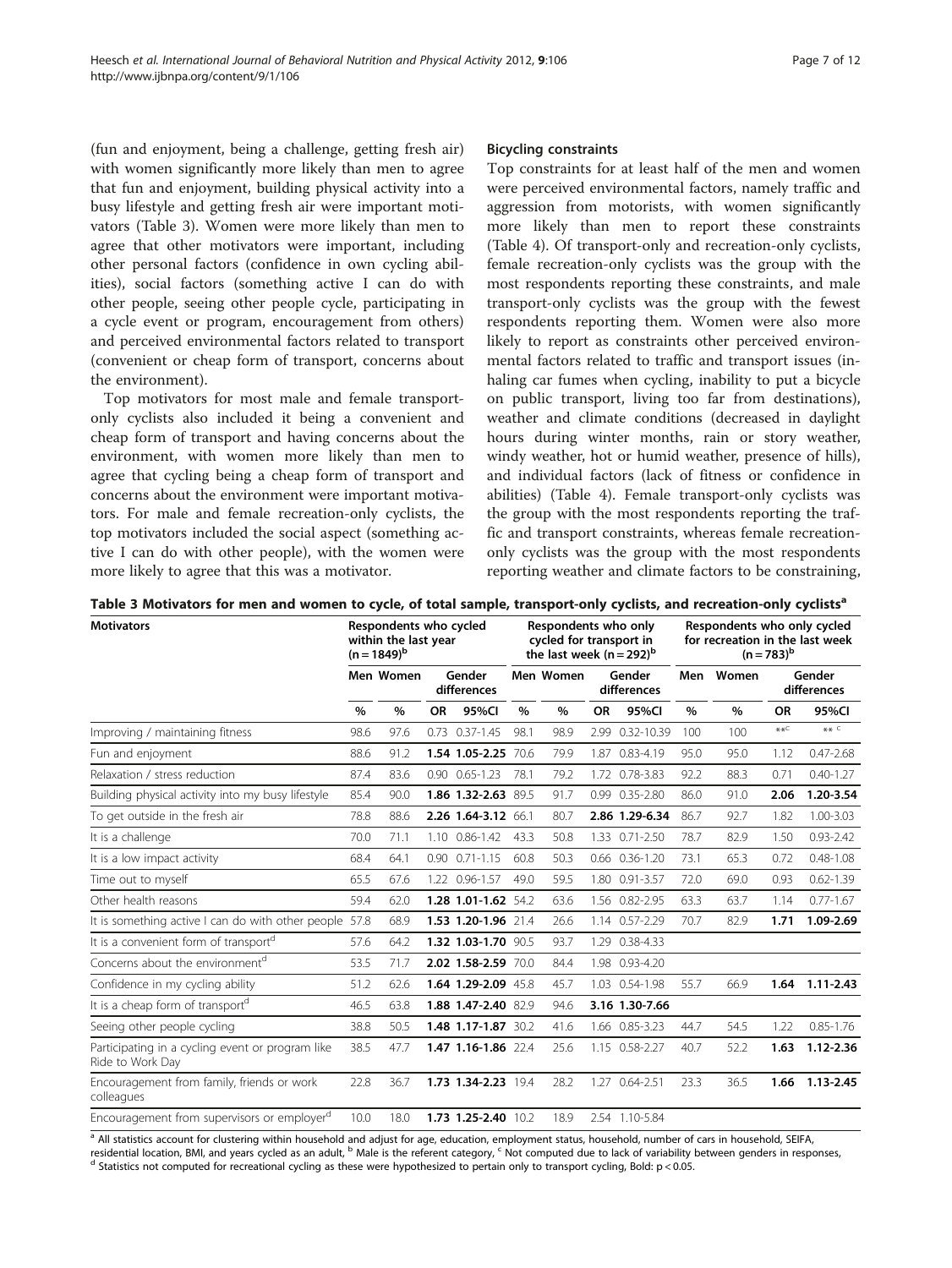#### <span id="page-7-0"></span>Table 4 Constraints on men's and women's cycling, of total sample, transport-only cyclists, and recreation-only cyclists<sup>a</sup>

| <b>Constraints</b>                                                                                 | Respondents who cycled<br>within the last year<br>$(n = 1849)$ |           |                                    |                |      | Respondents who only<br>cycled for transport in<br>the last week $(n = 292)$ |           |                                    | Respondents who only cycled<br>for recreation in the last week<br>$(n = 783)$ |           |                                    |               |
|----------------------------------------------------------------------------------------------------|----------------------------------------------------------------|-----------|------------------------------------|----------------|------|------------------------------------------------------------------------------|-----------|------------------------------------|-------------------------------------------------------------------------------|-----------|------------------------------------|---------------|
|                                                                                                    |                                                                | Men Women | Gender<br>differences <sup>b</sup> |                |      | Men Women                                                                    |           | Gender<br>differences <sup>b</sup> |                                                                               | Men Women | Gender<br>differences <sup>b</sup> |               |
|                                                                                                    | %                                                              | %         | <b>OR</b>                          | 95%CI          | %    | %                                                                            | <b>OR</b> | 95%CI                              | %                                                                             | %         | OR                                 | 95%CI         |
| Concerns about cycling in traffic                                                                  | 53.2                                                           | 67.6      | 1.6                                | 1.27-2.05      | 52.6 | 61.0                                                                         | 1.01      | $0.53 - 1.94$                      | 59.3                                                                          | 72.3      | 1.53                               | 1.04-2.52     |
| Aggression from motorists                                                                          | 52.6                                                           | 86.8      |                                    | 1.54 1.22-1.95 | 44.9 | 60.8                                                                         | 1.62      | $0.86 - 3.04$                      | 52.2                                                                          | 67.0      | 1.82                               | 1.25-2.66     |
| Rainy or stormy weather                                                                            | 49.5                                                           | 58.7      |                                    | 1.28 1.02-1.62 | 43.4 | 47.2                                                                         | 0.95      | $0.49 - 1.82$                      | 54.6                                                                          | 59.5      | 1.11                               | $0.76 - 1.61$ |
| Lack of time                                                                                       | 40.8                                                           | 41.9      | 1.15                               | $0.90 - 1.47$  | 20.5 | 26.9                                                                         |           | 2.50 1.26-4.96                     | 52.9                                                                          | 45.9      | 0.78                               | $0.52 - 1.18$ |
| Lack of safe places to park or store<br>my bicycle at places I would want<br>to ride my bicycle to | 37.7                                                           | 40.0      |                                    | 1.03 0.81-1.30 | 29.3 | 38.9                                                                         |           | 1.50 0.78-2.87                     | 40.8                                                                          | 47.3      | 1.12                               | $0.77 - 1.63$ |
| Inhaling car fumes when cycling on<br>the road                                                     | 34.4                                                           | 47.9      |                                    | 1.63 1.29-2.07 | 34.8 | 45.9                                                                         | 1.49      | $0.77 - 2.87$                      | 30.7                                                                          | 41.4      | 1.66                               | $1.13 - 2.43$ |
| Lack of shower and changing facilities 28.3<br>at places I would want to ride my<br>bicycle to     |                                                                | 33.0      |                                    | 1.18 0.92-1.52 | 23.3 | 28.1                                                                         | 0.98      | $0.51 - 1.90$                      | 32.9                                                                          | 41.4      | 1.44                               | $0.97 - 2.15$ |
| Inability to put my bicycle on public<br>transportation (buses, trains)                            | 27.9                                                           | 39.1      |                                    | 1.54 1.20-1.96 | 27.0 | 40.5                                                                         |           | 2.49 1.06-5.81                     | 24.3                                                                          | 32.6      | 1.39                               | $0.94 - 2.06$ |
| Decrease in daylight hours during<br>winter months                                                 | 25.7                                                           | 38.9      |                                    | 1.83 1.43-2.34 | 10.1 | 22.9                                                                         |           | 3.08 1.37-6.94                     | 35.2                                                                          | 42.1      | 1.22                               | $0.84 - 1.77$ |
| Windy weather                                                                                      | 19.7                                                           | 37.3      |                                    | 2.26 1.73-2.96 | 11.5 | 22.1                                                                         | 2.09      | $0.92 - 4.74$                      | 21.7                                                                          | 41.3      | 2.48                               | 1.67-3.67     |
| Hot or humid weather                                                                               | 17.0                                                           | 31.3      |                                    | 1.91 1.46-2.51 | 11.8 | 23.8                                                                         | 1.62      | $0.72 - 3.60$                      | 18.0                                                                          | 33.0      | 1.97                               | 1.28-3.04     |
| Living too far away from places I<br>would want to ride my bike to                                 | 16.3                                                           | 24.2      |                                    | 1.70 1.28-2.26 | 17.8 | 19.7                                                                         | 2.30      | $0.76 - 6.99$                      | 12.9                                                                          | 18.3      | 1.56                               | 0.99-2.46     |
| Cold weather                                                                                       | 14.6                                                           | 18.9      | 1.21                               | $0.90 - 1.64$  | 5.1  | 5.2                                                                          | 1.04      | $0.32 - 3.42$                      | 16.6                                                                          | 18.6      | 0.96                               | $0.62 - 1.48$ |
| Illness, injury or health problems                                                                 | 13.4                                                           | 16.5      | 1.23                               | $0.90 - 1.68$  | 7.4  | 13.6                                                                         | 2.26      | $0.94 - 5.41$                      | 10.9                                                                          | 14.1      | 1.40                               | 0.86-2.30     |
| The presence of hills                                                                              | 8.5                                                            | 25.7      |                                    | 3.98 2.88-5.49 | 8.8  | 22.6                                                                         |           | 3.97 1.73-9.11                     | 8.2                                                                           | 23.0      | 3.60                               | 2.11-6.14     |
| Lack of knowledge about local<br>cycling routes                                                    | 8.2                                                            | 17.0      | 2.01                               | 1.41-2.87      | 3.3  | 11.4                                                                         | 2.42      | $0.95 - 6.19$                      | 9.2                                                                           | 15.2      | 1.73                               | 1.02-2.94     |
| Cost of cycling (bicycles, accessories,<br>clothing, rides)                                        | 6.1                                                            | 4.1       |                                    | 0.54 0.32-0.90 | 5.3  | 3.8                                                                          |           | 0.75 0.20-2.77                     | 5.7                                                                           | 3.3       | 0.45                               | $0.20 - 1.03$ |
| Lack of fitness                                                                                    | 4.5                                                            | 12.1      |                                    | 3.21 2.12-4.85 | 3.9  | 8.2                                                                          |           | 3.10 1.16-8.29                     | 3.8                                                                           | 9.0       | 2.51                               | 1.28-4.93     |
| Lack of confidence in bicycle<br>maintenance, such as repairing a<br>puncture                      | 2.2                                                            | 20.2      | 10.2                               | 6.43-16.18     | 1.9  | 14.6                                                                         |           | 11.39 3.27-39.58                   | 1.5                                                                           | 16.7      | 11.59                              | 5.51-24.40    |
| Lack of confidence in my cycling<br>ability or skills                                              | 2.2                                                            | 14.3      |                                    | 5.97 3.85-9.25 | 0.5  | 7.3                                                                          |           | 10.71 1.18-97.44                   | 2.6                                                                           | 13.5      | 5.23                               | 2.60-10.50    |

a<br>All statistics account for clustering within household and adjust for age, education, employment status, household, number of cars in household, SEIFA, residential location, BMI, and years cycled as an adult,  $<sup>b</sup>$  Male is the referent category, Bold:  $p < 0.05$ .</sup>

except for the presence of hills, which equally constrained female transportation-only and recreation-only.

The qualitative data indicated that inadequate infrastructure was a major barrier for both men and women. Most importantly, respondents perceived that the infrastructure was unsafe for cycling. These data expand upon the quantitative findings that concern about cycling in traffic was the primary barrier for both men and women and for both recreational and transport cyclists, and the data support our findings about men's and women's cycle route preferences. One major infrastructural concern was the poor conditions of existing road

and cycle paths. As one woman explained, "They just mark off a crappy, potholed gravel strewn section of the usual road and whack a picture of a bike on it and call it a bike lane." Another woman explained that the city had "not really taken into account the way cycle traffic flows" in road design. As a consequence of the perceived inadequate cycling infrastructure, respondents reported that they encountered rough surfaces, uneven and little maintained road shoulders, and that "rural roads [that] are very third world with being narrow, pitted and cracked [with] loose verges." The other major safety concern was that the infrastructure made interactions with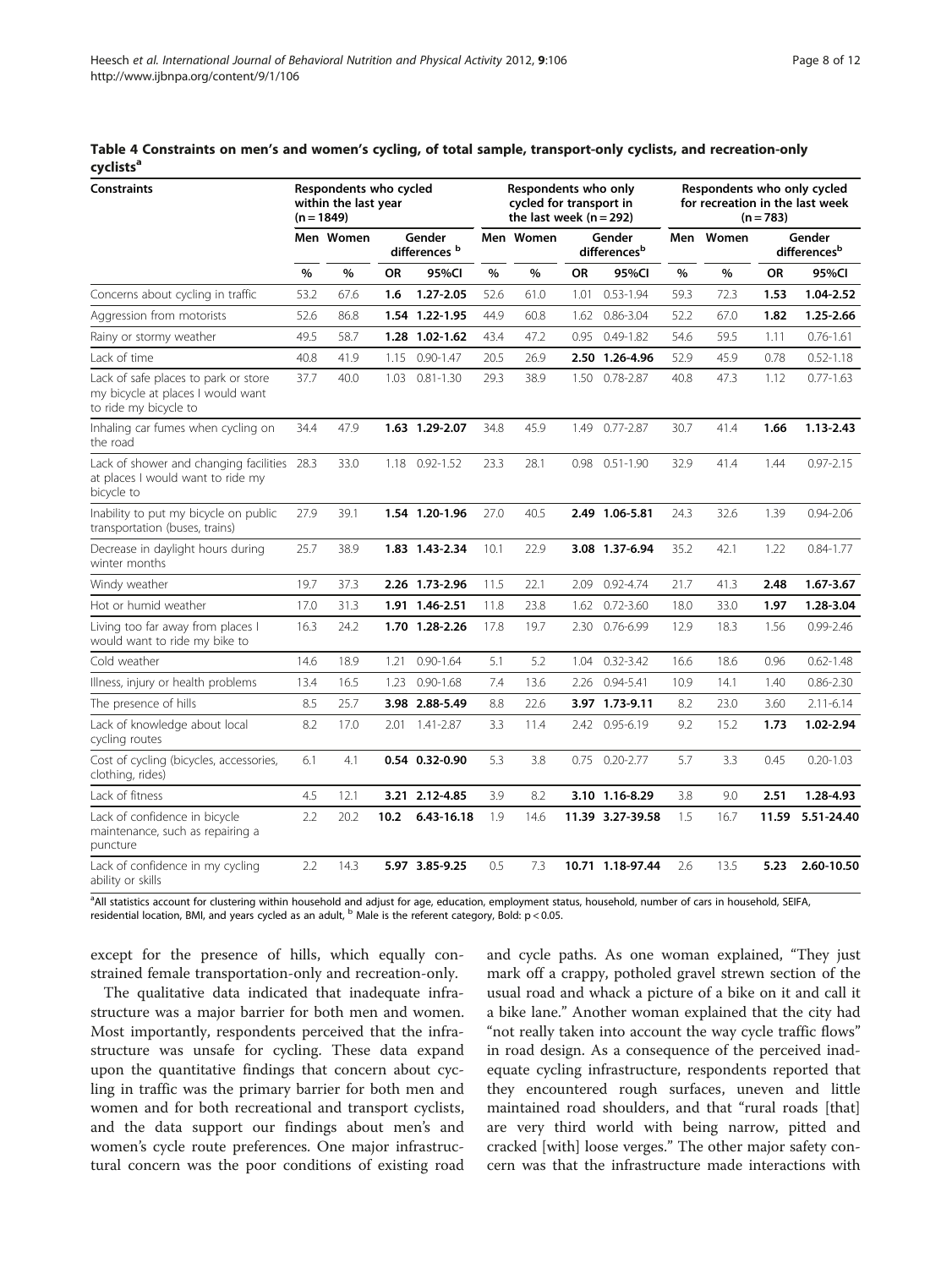motorists on-road and pedestrians and animals off-road unavoidable. Respondents reported concern with the narrowing of bicycle access over bridges and roundabouts, the lack of safe crossings for cyclists across heavy traffic, and, most mentioned, "disconnects between pathways." Respondents in rural areas in particular described the "near lack" of on-road cycle paths or bicycle paths. Such concerns with the roads help explain the earlier finding that more men and women were cycling on the road than would prefer to do so. Sharing paths with pedestrians was also cited as a barrier as these paths were reported to be congested at certain times of day with pedestrians often not aware of other path users. This finding may in part explain why the quantitative

data collected about cycling route preferences indicated that more cyclists were cycling off-road than would prefer to do so. Moreover, many respondents reported danger from animals. A few described attacks from dogs or issues with other animals (snakes, wild pigs, dingos) crossing paths or roads, making travel by bicycle unsafe. The main animal culprit however were magpies and other nesting birds that would attack cyclists venturing near their nests during early summer.

# **Discussion**

In this sample of Queensland, Australia cyclists, both recreational and transport cycling was predominately undertaken by highly educated, full-time employed, middle-aged men and for recreation. This finding supports other Australian data showing that most cycling is by middle-aged men and for recreation [\[7](#page-10-0)] and is consistent with data from Melbourne and from other cardependent countries showing women cycle less for transport [\[11,12,15,17,22](#page-10-0)-[25\]](#page-10-0) and for recreation [[26\]](#page-10-0). In contrast, in countries with high rates of cycling, cycling rates are similar between men and women [[5,11\]](#page-10-0).

The gender difference in transport cycling was due to men's greater likelihood of commuter cycling. In contrast, in the Netherlands, a high cycling country, women are just as likely to cycle to work as men [[3\]](#page-10-0). Our findings may reflect women's lower willingness to cycle the relatively long commuting distances in Australia, with constraints such as climate and weather factors, poor fitness levels, and lack of confidence in bicycle maintenance and in their own cycling skills compounding travel distance for women. Men's and women's low and similar rates of cycling to non-work destinations have also been found in Melbourne [[15\]](#page-10-0) and likely reflect the bicycle infrastructure in Australia, which supports longer work commutes from suburbs to urban centers [\[27](#page-10-0)]. The low rates may also reflect the key motivation for men and women to cycle, fitness, which may encourage some cyclists to take advantage of opportunities for long bicycle trips to work, but discourage their taking shorter

trips for other purposes. In contrast, a study in Minnesota (US) found that women are more likely than men to cycle for non-commute trips [\[17\]](#page-10-0). In Tokyo, where men and women report high rates of weekly cycling, women are only half as likely as men to bicycle to work but are more likely to cycle for non-commute trips [\[28\]](#page-10-0). Thus, the focus in Australian capital cities on providing commuter cycling routes into city centers, while neglecting cycling infrastructure in suburban areas, may be constraining transport cycling in general, and women's participation in transport cycling in particular.

Our study showed that, on average, both male and female transport and recreational cyclists are exceeding physical activity guidelines [[21\]](#page-10-0), with the average time spent cycling for either purpose exceeding 200 minutes per week. Likewise, findings from a national Australian survey indicate that cyclists accumulate over 200 minutes of physical activity per week [\[7](#page-10-0)]. Thus, Australian cyclists are an active subgroup compared with the general Australian population, 57% of whom are meeting physical activity guidelines [\[29](#page-10-0)]. In contrast, when transport cycling is socially inclusive, as in many high-cycling countries, population subgroups that often have low levels of physical activity (e.g., women) are more likely to achieve adequate levels of physical activity [\[30-34](#page-10-0)].

As found in the state of Victoria [\[15](#page-10-0)] and in cities in Canada [\[12\]](#page-10-0) and the US [\[17,35,36](#page-10-0)], men and women in this study preferred cycling routes separated from motorists. Our study adds that on-road routes were even less preferred for transport cycling than recreational cycling by both men and women, possibly because recreational cyclists can choose the day and time of their cycling and thus can ride when roads are quieter, whereas transport cyclists may have less choice, particularly for commuting to work.

This study also adds to what we know about motivators and constraints to cycling in Australia. As in other Australian states [[15](#page-10-0),[37](#page-10-0),[38](#page-10-0)] and elsewhere [\[3,22,24\]](#page-10-0), top motivators for cycling were related to health, fitness and enjoyment. These were important motivators for men and women and for transport and recreational cyclists, although women tended to perceive other factors to be motivating as well. Motivators for transport cycling also included perceptions about the cost and convenience of bicycle travel, and about the environment, which have been documented previously [\[15,22,24,37-39](#page-10-0)]. Our study adds that these factors are more motivating to women than to men. In contrast, in high-cycling countries such as the Netherlands, cycling is more commonly seen as an appealing, convenient and safe alternative to car travel in urban areas by men and women, with the health and exercise benefits more incidental than deliberative [\[10\]](#page-10-0).

Whereas in countries with good bicycling infrastructure most barriers tend to be personal [\[3,40\]](#page-10-0), infrastructure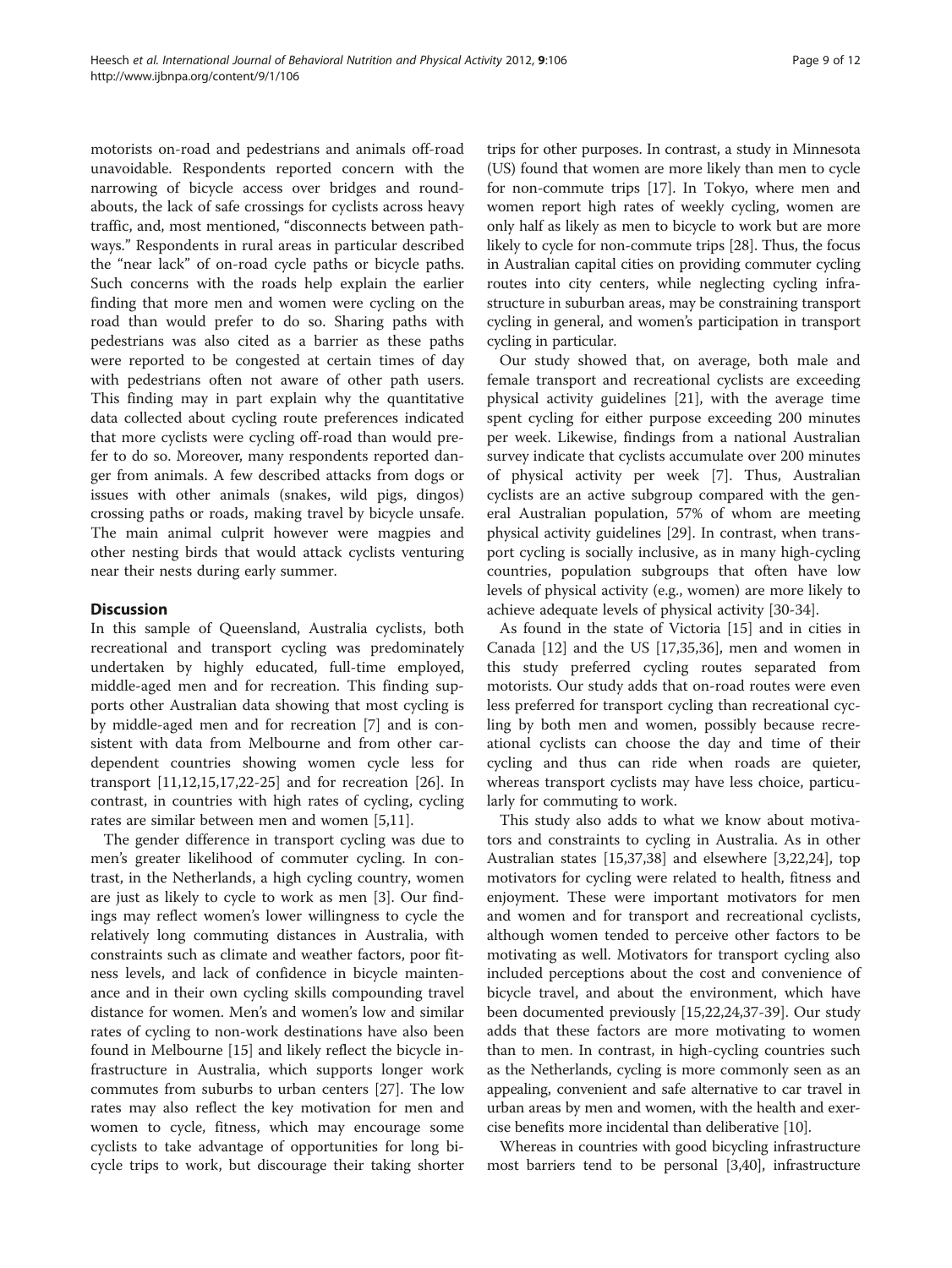and other environmental barriers were clearly important constraints in our sample. The key constraints were related to traffic conditions, motorist aggression, and safety, consistent with barriers reported for other Australian cities [\[15,37,41,42\]](#page-10-0) and in studies from the UK and US [\[22,24,43-46](#page-10-0)], as is the finding that safety is more of a concern for women than men. Findings that personal, social, and policy factors constrained cycling also support previous literature [[15,22,24,25,47](#page-10-0)[,48\]](#page-11-0). Our study further showed that women perceived more constraints, and some differences were noted between female transportonly and recreation-only cyclists that reflect cycling purpose, most notably, that traffic and transport factors were important constraints to more female transport-only cyclists and weather and climate factors were important constraints to more female recreation-only cyclists.

Strengths and limitations of the study should be considered. Strengths included the mixed method design, unusual for survey studies; the relatively large sample, which allowed for a detailed examination of gender differences in two types of cycling; and the inclusion of a large number of potential correlates, for statistical control of socio-demographic variables that have not been previously examined in studies of gender differences in cycling [[12,15](#page-10-0)] but that are known correlates of physical activity [[49\]](#page-11-0). The major limitation was the sampling from a cycling community group, which may have resulted in a sample of respondents who were more experienced and motivated cyclists than other samples of cyclists and thus may have exhibited different cycling behaviors, motivators and barriers from those of other cyclists. Comparisons with Australian data on cyclists [[6\]](#page-10-0) indicate that our findings are biased towards middle-aged adults and slightly biased toward men. The sample characteristics do reflect that in Australia, cycling is predominantly undertaken by middle-aged men [[7\]](#page-10-0), and the sample included a good cross-section of different types of riders. Our sample also tended to be of relatively high socioeconomic status, which supports travel data from elsewhere [[50-52](#page-11-0)] that suggest a socio-economic gradient in transport cycling in Australian and other car-dependent English-speaking countries. It should also be noted that our response rate of 47% is low but excellent for an online survey [[53](#page-11-0)] and is comparable or better than response rates found for some recent large population-based studies in Australia [\[7,](#page-10-0)[54,55](#page-11-0)]. Other limitations include the reliance on cross-sectional self-report data that only captured cycling patterns, behaviors and perceptions at one point in time and were subject to recall bias.

# Conclusion

Our findings provide evidence of a substantial overlap between recreational and transport cycling in Australia. Namely, almost all transport-only cyclists, both male

and female, reported that fitness improvement or maintenance was their main motivation for transport cycling; these cyclists were primarily cycling only to a destination (work) far enough away from home to allow for fitness training; and both transport and recreational cyclists were highly physically active, with participation in either type of cycling making a substantial contribution to physical activity levels. We conclude that promoting transport cycling, particularly commuting cycling, to recreational cyclists, may increase cycling for transport, but most likely among men and the most athletic. With literature from the transport field indicating women choose their transport mode based on safety and accessibility [\[14\]](#page-10-0), adoption of transport cycling by women will require conversion in Australian society to a transport cycling culture, one in which there is a strong commitment to prioritizing transport cycling over car travel for short daily trips; providing bicycle infrastructure and end of trip facilities to support short, safe and direct trips; and promoting everyday cycling in city and suburban neighborhoods. The findings from this study support prior work [\[8\]](#page-10-0) that suggests that a strategy of creating system-wide networks of designated bicycle paths will assist in achieving higher levels of more socially-inclusive transport cycling. Our findings also suggest differences in men's and women's cycling patterns, motivators and constraints that should be considered in efforts to promote cycling. In summary, the establishment of cycling as a convenient, safe and enjoyable form of transport for a wide range of trip purposes in multiple settings is likely to increase the bicycle mode share of transport, and, in particular, encourage more women to go along for the ride.

#### Competing interests

The authors declare that they have no competing interests. No external financial support received.

#### Authors' contributions

KCH participated in the study conceptualization and design, reviewed the literature, analyzed the data, participated in the interpretation of the findings, and drafted and revised the manuscript. SS participated in the study conceptualization and design, the analysis of the qualitative data, the interpretation of the findings, and revisions of the manuscript. JG participated in the study conceptualization and design, in the interpretation of the findings and in revising the manuscript. All authors have read and approved the final manuscript.

#### Acknowledgements

Dr. Heesch was supported by a NHMRC program grant in physical activity and health (ID#301200) at The University of Queensland, School of Human Movement Studies. Dr. Sahlqvist was supported by funds from the Engineering and Physical Sciences Research Committee at the Medical Research Council, Epidemiology Unit. The authors wish to thank the Bicycle Queensland staff for their assistance with development of the questionnaire and study design, recruitment of their members, and collection of incentives for the prize draws. We would like to give a special thank you to those Bicycle Queensland members who took the time to complete the online survey for this study.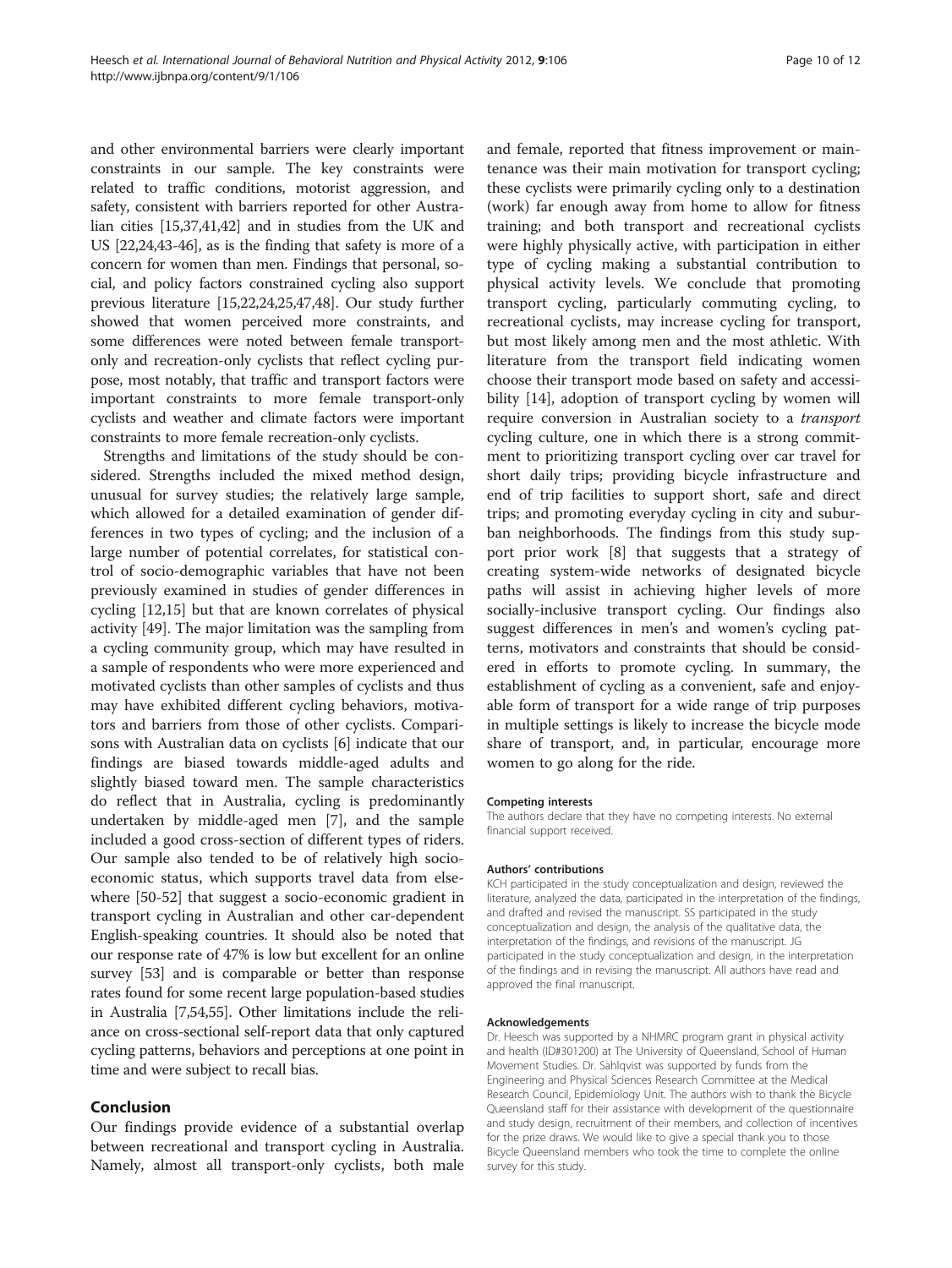#### <span id="page-10-0"></span>Author details

<sup>1</sup>Queensland University of Technology, Institute of Health & Biomedical Innovation and the School of Public Health and Social Work, Brisbane, QLD, Australia. <sup>2</sup>Medical Research Council Epidemiology Unit and UKCRC Centre for Diet and Activity Research (CEDAR), Institute of Public Health, Forvie Site, Cambridge, UK. <sup>3</sup>School of Health and Social Development, Deakin University, Burwood, VIC, Australia.

#### Received: 11 April 2012 Accepted: 4 September 2012 Published: 8 September 2012

#### References

- 1. Oja P, Titze S, Bauman A, de Geus B, Krenn P, Reger-Nash B, Kohlberger T: Health benefits of cycling: a systematic review. Scand J Med Sci Sports 2011, 21(4):496–509.
- 2. Wen LM, Rissel C: Inverse associations between cycling to work, public transport, and overweight and obesity: findings from a population based study in Australia. Prev Med 2008, 46(1):29–32.
- Engbers LH, Hendriksen IJ: Characteristics of a population of commuter cyclists in the Netherlands: perceived barriers and facilitators in the personal, social and physical environment. Int J Behav Nutr Phys Act 2010, 7:89.
- 4. Woodcock J, Banister D, Edwards P, Prentice AM, Roberts I: Energy and health 3 - energy and transport. Lancet 2007, 370(9592):1078–1088.
- 5. Pucher J, Buehler R, Bassett DR, Dannenberg AL: Walking and cycling to health: a comparative analysis of city, state, and international data. Am J Public Health 2010, 100(10):1986–1992.
- Australian Sports Commission: Participation in Exercise, Recreation, and Sport. Canberra: Annual Report 2010; 2010.
- 7. Munro C, Sinclair KM: Australian Cycling Participation 2011. Sydney: Ausroads Ltd; 2011.
- 8. Park H, Lee YJ, Shin HC, Sohn K: Analyzing the time frame for the transition from leisure-cyclist to commuter-cyclist. Transportation 2011, 38(2):305–319.
- 9. Sahlqvist S, Heesch KC: Characteristics of utility cyclists in Australia: an examination of the associations between individual, social and environmental factors and utility cycling. J Phys Act Health 2012, 9:818–828.
- 10. Garrard J, Handy S, Dill J: Women and cycling. In City Cycling. Edited by Pucher J, Buehler R. Cambridge, USA: MIT Press; 2012.
- 11. Pucher J, Buehler R: Making cycling irresistible: lessons from the Netherlands, Denmark and Germany. Transpt Rev 2008, 28(4):495–528.
- 12. Twaddle H, Hall F, Bracic B: Latent bicycle commuting demand and effects of gender on commuter cycling and accident rates. Transp Res Rec 2010, 2190:28–36.
- 13. Meloni I, Bez M, Spissu E: Activity-based model of women's activity-travel patterns. Transp Res Rec 2009, 2125:26–35.
- Schintler L, Root A, Button K: Women's travel patterns and the environment - an agenda for research. Transp Res Rec 2000, 1726:33–40.
- 15. Garrard J, Crawford S, Hakman N: Revolutions for Women: Increasing Women's Participation in Cycling for Recreation and Transport. Melbourne: Deakin University; 2006.
- 16. van Wee B, Rietveld P, Meurs H: Is average daily travel time expenditure constant? In search of explanations for an increase in average travel time. J Transp Geogr 2006, 14:109-122.
- 17. Krizek KJ, Johnson PJ, Tilahun N: Gender differences in bicycling behavior and facility preferences. In Research on Women's Issues in Transportation, Conference Proceedings 35, Volume 2: Technical Papers. Washington, DC: Transportation Research Board; 2004:31–40.
- 18. Heesch KC, Garrard J, Sahlqvist S: Incidence, severity and correlates of bicycling injuries in a sample of cyclists in Queensland, Australia. Accid Anal Prev 2011, 43(6):2085–2092.
- 19. Australian Bureau of Statistics: 2033.0.55.001 Census of Population and Housing: Socio-Economic Indexes for Areas (SEIFA). Australia: Australia - data only, 2006; 2008.
- 20. Brown WJ, Bauman AE: Comparison of estimates of population levels of physical activity using two measures. Aust  $N Z J$  Public Health 2000, 24(5):520–525.
- 21. Australian Government Department of Health and Aged Care: An Active Way to Better Health: National Physical Activity Guidelines for Adults. Canberra: Australian Government Publishing Service; 1999.
- 22. Bopp M, Kaczynski AT, Besenyi G: Active commuting influences among adults. Prev Med 2012, 54:237–241.
- 23. Garrard J, Rose G, Lo SK: Promoting transportation cycling for women: the role of bicycle infrastructure. Prev Med 2008, 46(1):55–59.
- 24. Gatersleben B, Appleton KM: Contemplating cycling to work: Attitudes and perceptions in different stages of change. Transp Res Part A-Policy Prac 2007, 41(4):302–312.
- 25. Winters M, Friesen MC, Koehoorn M, Teschke K: Utilitarian bicycling: a multilevel analysis of climate and personal influences. Am J Prev Med 2007, 32(1):52–58.
- 26. Kamphuis CB, Giskes K, Kavanagh AM, Thornton LE, Thomas LR, van Lenthe FJ, Mackenbach JP, Turrell G: Area variation in recreational cycling in Melbourne: a compositional or contextual effect? J Epidemiol Community Health 2008, 62(10):890–898.
- 27. State of Queensland (Department of Transport and Main Roads): Queensland Cycle Strategy 2011-2021. Fortitude Valley, Queensland: State of Queensland; 2011.
- 28. Japan Ministry of Land: Infrastructure, Transport and Tourism: Tokyo Person Trip Survey 2008. Tokyo: Government of Japan; 2008.
- 29. Armstrong T, Bauman A, Davies J: Physical Activity Patterns of Australian Adults. Results of the 1999 National Physical Activity Survey. Catalogue Number CVD 10. Canberra: Australian Institute of Health and Welfare; 2000.
- 30. Andersen LB, Schnohr P, Schroll M, Hein HO: All-cause mortality associated with physical activity during leisure time, work, sports, and cycling to work. Arch Intern Med 2000, 160:1621-1628.
- 31. Matthews CE, Jurj AL, Shu XO, Li HL, Yang G, Li Q, et al: Influence of exercise, walking, cycling, and overall nonexercise physical activity on mortality in Chinese women. Am J Epidemiol 2007, 165:1343–1350.
- 32. Barnett TA, Gauvin L, Craig CL, Katzmarzyk PT: Distinct trajectories of leisure time physical activity and predictors of trajectory class membership: a 22 year cohort study. Int J Behav Nutr Phys Act 2008, 5:57.
- 33. Berrigan D, Troiano RP, McNeel T, Disogra C, Ballard-Barbash R: Active transportation increases adherence to activity recommendations. Am J Prev Med 2006, 31:210–216.
- 34. van Lenthe FJ, Brug J, Mackenbach JP: Neighbourhood inequalities in physical inactivity: the role of neighbourhood attractiveness, proximity to local facilities and safety in the Netherlands. Soc Sci Med 2005, 60:763–775.
- 35. Akar G, Clifton KJ: Influence of individual perceptions and bicycle infrastructure on decision to bike. Transp Res Rec 2009, (2140):165–172.
- 36. Dill J: Bicycling for transportation and health: the role of infrastructure. J Public Health Policy 2009, 30(Suppl 1):S95–S110.
- 37. Bonham J, Koth B: Universities and the cycling culture. Transp Res Part D -Transp Environ 2010, 15(2):94–102.
- 38. McManus A, Smith J, McManus J, MacDonald E, Williams M: Evaluation of an alternative transport initiative in Perth, Western Australia, 2000-04. Health Promot J Austr 2005, 16(3):184–188.
- 39. The National Heart Foundation, Cycling Promotion Fund: Riding a Bike for Transport. 2011 Survey Findings 2011.
- 40. de Geus B, De Bourdeaudhuij I, Jannes C, Meeusen R: Psychosocial and environmental factors associated with cycling for transport among a working population. Health Educ Res 2008, 23:697–708.
- 41. Daley A, Macarthur C, Stokes-Lampard H, McManus R, Wilson S, Mutrie N: Exercise participation, body mass index, and health-related quality of life in women of menopausal age. Br J Gen Pract 2007, 57(535):130–135.
- 42. O'Connor JP, Brown TD: Riding with the sharks: serious leisure cyclist's perceptions of sharing the road with motorists. J Sci Med Sports 2010, 13(1):53–58.
- 43. Basford L, Reid S, Lester T, Thomson J, Tolmie A: Drivers' Perceptions of Cyclists, TRL549. Berkshire, UK: TRL Limited; 2002.
- 44. Christmas S, Helman S, Buttress S, Newman C, Hutchins R: Cycling, Safety and Sharing the Road: Qualitative Research with Cyclists and Other Road Users. London: Department of Transport; 2010.
- 45. Emond CR, Tang W, Handy SL: Explaining gender difference in bicycling behavior. Transp Res Rec 2009, (2125):16–25.
- 46. Sibley A: Women's Cycling Survey: Analysis of Results. Cedarburg, WI: Association of Pedestrian and Bicycle Professionals; 2010.
- 47. Daley M, Rissel C, Lloyd B: All dressed up and nowhere to go? A qualitative research study of the barriers and enablers to cycling in inner Sydney. Road Transp Res 2007, 16(4):42–52.